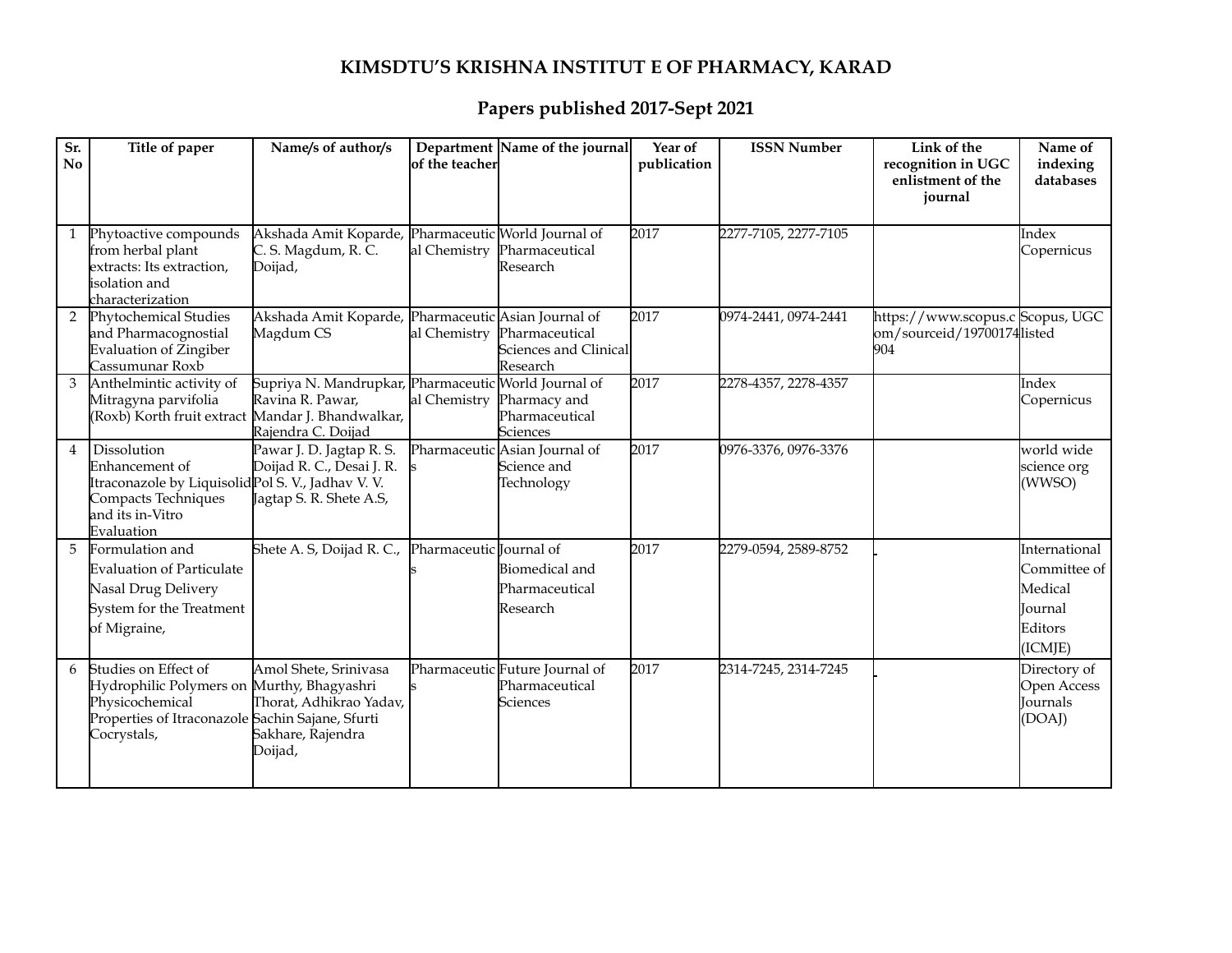| 7  | Liquisolid Compacts: A<br>Promising Approach for<br>Solubility Enhancement                                                                                | JD Pawar, RS Jagtap, RC Pharmaceutic Journal of Drug<br>Doijad, SV Pol, JR Desai, s<br>VV Jadhav,                                                                           |              | Delivery and<br>Therapeutics                                                             | 2017 | 2250-1177, 0973-5666 |                                                                                                                                                                                                                                         | Index<br>Copernicus                 |
|----|-----------------------------------------------------------------------------------------------------------------------------------------------------------|-----------------------------------------------------------------------------------------------------------------------------------------------------------------------------|--------------|------------------------------------------------------------------------------------------|------|----------------------|-----------------------------------------------------------------------------------------------------------------------------------------------------------------------------------------------------------------------------------------|-------------------------------------|
| 8  | Evaluation of synergistic<br>in vitro<br>anti-inflammatory<br>activity of Eulophia<br>ochreata Lindl and<br>Zingiber cassumunar<br>Roxb.                  | Akshada Koparde, C. S.<br>Magdum, R. C. Doijad                                                                                                                              | al Chemistry | Pharmaceutic Research Journal of<br>Pharmacy and<br>Technology                           | 2018 | 0974-360X, 0974-3618 | https://www.scopus.c Scopus, UGC<br>om/sourceid/21100197listed<br>160                                                                                                                                                                   |                                     |
| 9  | Analgesic Activity of<br><b>Extracts of Eulophia</b><br>Ochreata Lindl and<br>Zingiber Cassumunar<br>Roxb. in Animal Model,                               | Akshada A. Koparde, C.<br>S. Magdum,                                                                                                                                        | al Chemistry | Pharmaceutic International Journal 2018<br>of Pharmaceutical<br>Sciences and<br>Research |      | 0975-8232, 2320-5148 | https://mjl.clarivate.colIndex<br>m:/search-results?issn<br>$=0975 - 8232$ &hide exac Web of<br>match fl=true&utm_Science, UGC<br>source=mjl&utm_medi listed<br>um=share-by-link&ut<br>m campaign=search-re<br>sults-share-this-journal | Copernicus,                         |
| 10 | Development and<br>Validation of A Simple<br>Spectroscopic Method for Shrinivas K. Mohite<br>Estimation of Cisplatin in<br><b>Bulk and IV Formulation</b> | Indrayani D. Raut,<br>Rajendra C. Doijad,                                                                                                                                   |              | Pharmaceutic European Journal of 2018<br>Pharmaceutical and<br>Medical Research          |      | 2394-3211, 2394-3211 |                                                                                                                                                                                                                                         | Index<br>Copernicus                 |
|    | 11 Solid State<br>Characterization and<br>Tableting Studies of<br><b>Ethanol Based Cocrystals</b><br>of Fenofibrate with<br>Nicotinamide                  | Amol Somanath Shete,<br>Vishwajeet V.<br>Khandagale, Srinivasa<br>M. Murthy, Adhikrao<br>Vyankatrao Yadav, Sfurti<br>Shamling Sakhare,<br>Rajendra<br>Chandrashekhar Doijad |              | Pharmaceutic Indian Journal of<br>Pharmaceutical<br>Education and<br>Research            | 2018 | 0019-5464, 0019-5464 | https://www.scopus.c Scopus, Index<br>om/sourceid/19200156Copernicus,<br>909                                                                                                                                                            | Web of<br>Science, UGC<br>listed    |
|    | 12 Studies on Release<br>Performance of<br>Proniosmes and its Tables Rajendra C. Doijad<br>of BCS Class II Drug<br>Simvastatin                            | Amol S. Shete,<br>Mahendra Sathe,                                                                                                                                           |              | Pharmaceutic Der Pharmacia<br>Lettre                                                     | 2018 | 0975-5071, 0975-5071 |                                                                                                                                                                                                                                         | world wide<br>science org<br>(WWSO) |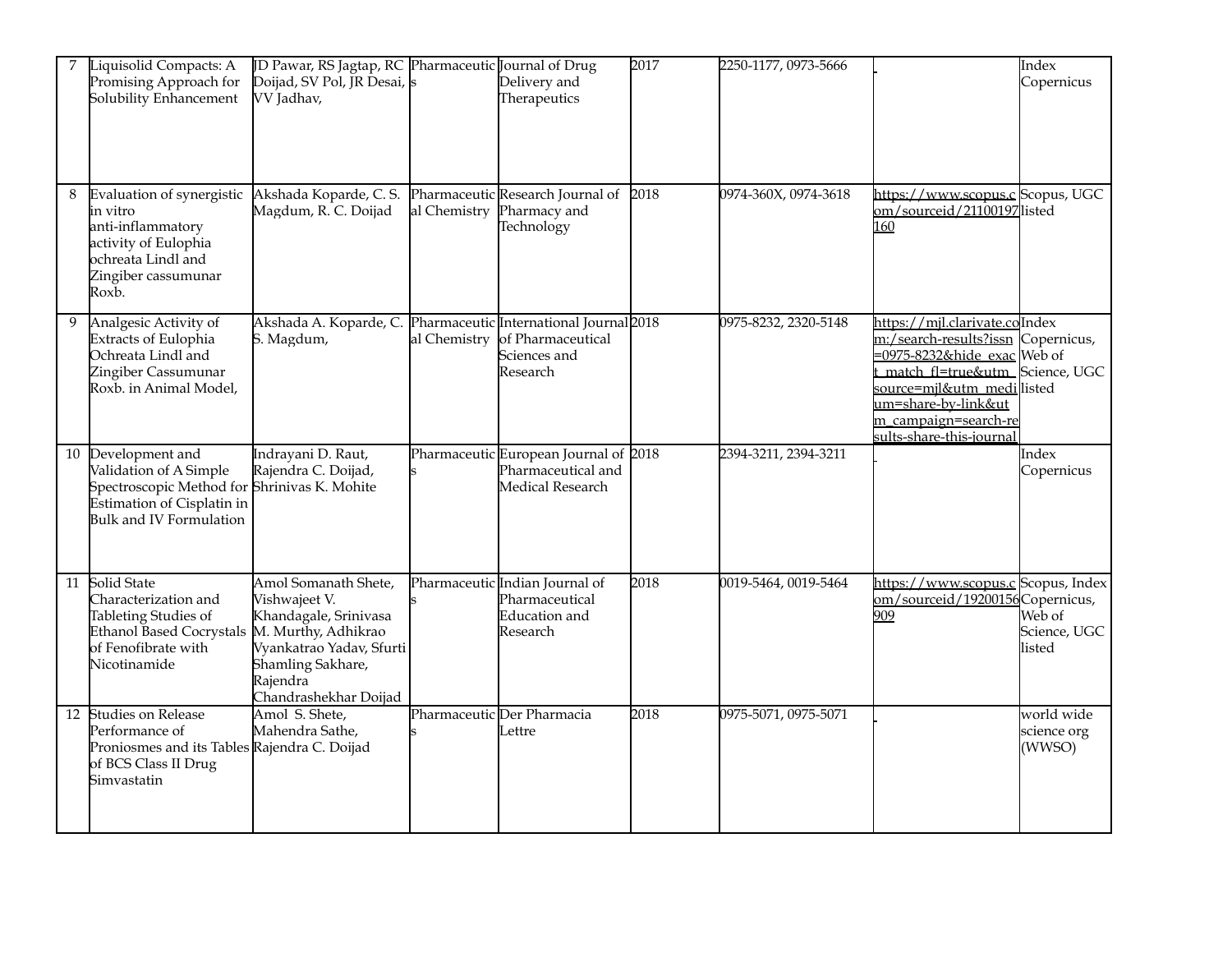|    | 13 Solid Lipid<br>Nanoparticles: A<br>Promising Drug Delivery Shrinivas K. Mohite<br>System,                                                                                             | Indrayani D. Raut,<br>Rajendra C. Doijad,                                                                |    | Pharmaceutic International Journal 2018<br>of Pharmaceutical<br>Sciences and<br>Research   | 0975-8232, 2320-5148 | https://mjl.clarivate.colIndex<br>m:/search-results?issn Copernicus,<br>=0975-8232&hide_exac Web of<br>match fl=true&utm_Science, UGC<br>source=mjl&utm_medilisted<br>um=share-by-link&ut<br>m campaign=search-re<br>sults-share-this-journal |                                     |
|----|------------------------------------------------------------------------------------------------------------------------------------------------------------------------------------------|----------------------------------------------------------------------------------------------------------|----|--------------------------------------------------------------------------------------------|----------------------|-----------------------------------------------------------------------------------------------------------------------------------------------------------------------------------------------------------------------------------------------|-------------------------------------|
| 14 | Mesalamine loaded<br>mucoadhesive<br>microspheres for colon<br>targeted drug delivery<br>system effect of process<br>variables and in vitro<br>characterization                          | Patil A, Pawar P, Gharge Pharmacolog International Journal 2018<br>V, Doltade U, Doijad R                | lv | of Pharmaceutical<br>Investigation                                                         | 2230-9713, 2230-973X | UGC cancelled list of<br>journal Sr. No. 64186                                                                                                                                                                                                | UGC listed                          |
| 15 | In silico evaluation of<br>pharmacokinetics,<br>drug-likeness and<br>medicinal chemistry<br>friendliness of<br>Momordicin 1: An active<br>chemical constituent of<br>Momordica charantia | S. B. Udugade, R. C.<br>Doijad, B. V. Udugade                                                            |    | Pharmaceutic Journal of Advanced 2019<br>al Chemistry Scientific Research                  | 0976-9595, 0976-9595 |                                                                                                                                                                                                                                               | world wide<br>science org<br>(WWSO) |
|    | 16 Identification,<br>Quantification and<br>Validation of StigmasterolS. Magdum<br>from Zingiber<br>Cassumunar Roxb using<br>High-Performance Thin<br>Layer Chromatography<br>Method     | Akshada Koparde, Anup Pharmaceutic International Journal 2019<br>A. Patil, R. C. Doijad, C. al Chemistry |    | of Pharma and Bio<br>Sciences                                                              | 0975-6299, 0975-6299 |                                                                                                                                                                                                                                               | world wide<br>science org<br>(WWSO) |
| 17 | In silico evaluation of<br>pharmacokinetics,<br>drug-likeness and<br>medicinal chemistry<br>friendliness of<br>momordicini: An active<br>chemical constituent of<br>Momordica charantia  | S.B. Udugade, R.C.<br>Doijad, B.V. Udugade                                                               |    | Pharmaceutic Journal of Advanced 2019<br>Scientific Research<br>(UGC-CARE list<br>group I) | 0976-9595, 0976-9595 | https://ugccare.unipu UGC listed<br>ne.ac.in/Apps1/User/<br>WebA/ViewDetails?Jo<br>urnalId=101002473&fla<br>g=Search                                                                                                                          |                                     |
| 18 | Amorphous mixtures of<br>albendazole with<br>carboxylic acids by<br>cogrinding technique:<br>solid state<br>characterizations and in<br>vitro efficacy study                             | Shete AS, Kumbhar B,<br>Yadav AV, Korpale S,<br>Sakhare SS, Doijad RC.                                   |    | Pharmaceutic International Journal 2019<br>of Drug Delivery<br>Technology                  | 0975-4415, 0975-4415 | https://www.scopus.c Scopus, UGC<br>om/sourceid/20500195listed<br>212                                                                                                                                                                         |                                     |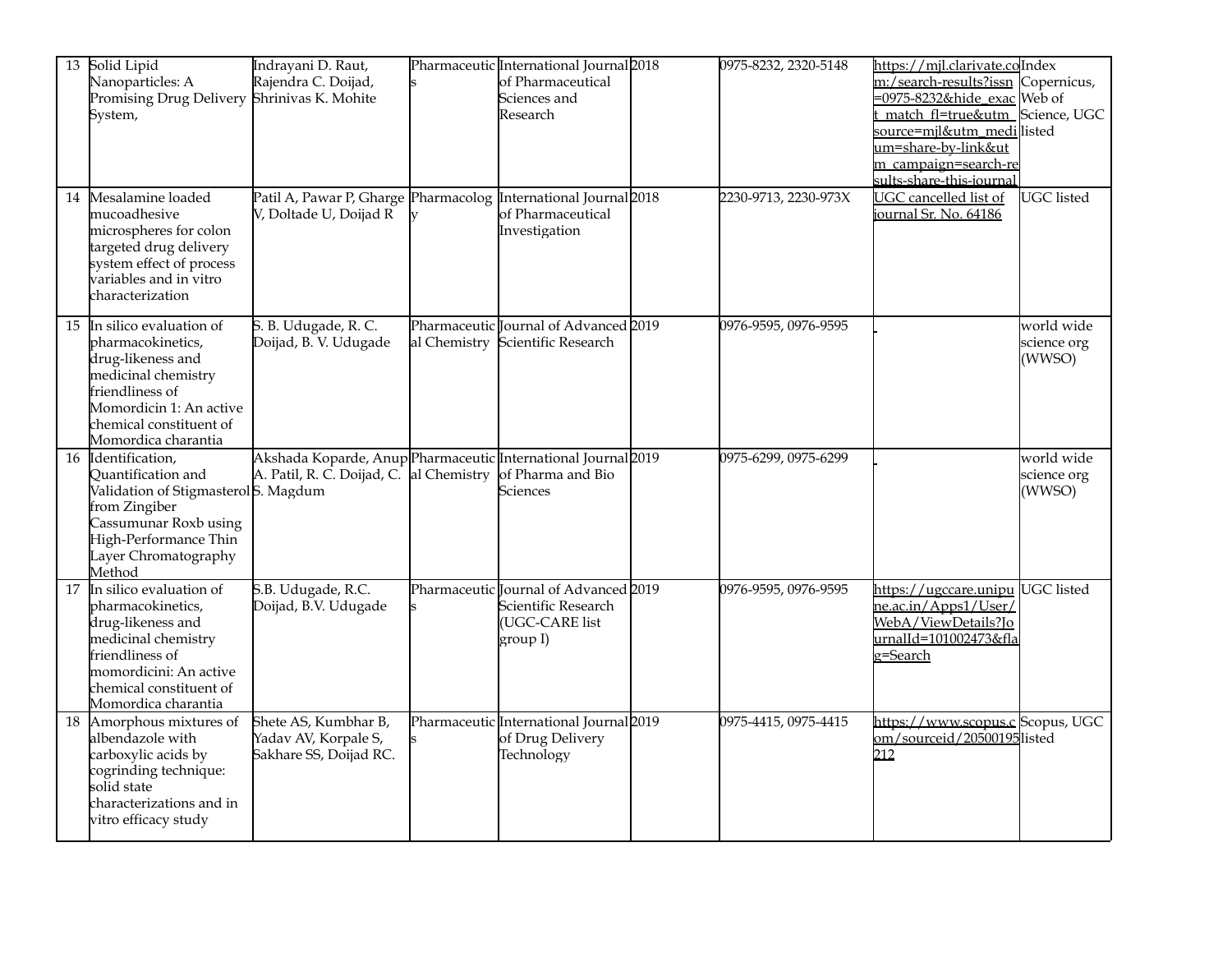| 19 | Neusilin Based Liquisolid Amol Shete, Ashwini<br>Compacts of<br>Albendazole: Design,<br>Development,<br>Characterization and in<br>Vitro Anthelmintic<br>Activity.   | Salunkhe, Adhikrao<br>Yadav, Sfurti Sakhare                                 |              | Pharmaceutic Journal of Research<br>in Pharmacy<br>(formerly published<br>as Marmara<br>Pharmaceutical<br>(Journal | 2019 | 1309-0801, 1309-0801 | https://www.scopus.c Scopus, UGC<br>om/sourceid/21100242listed<br>405 |                                     |
|----|----------------------------------------------------------------------------------------------------------------------------------------------------------------------|-----------------------------------------------------------------------------|--------------|--------------------------------------------------------------------------------------------------------------------|------|----------------------|-----------------------------------------------------------------------|-------------------------------------|
| 20 | Polycaprolactone based<br>injectable microspheres of Rajendra Doijad,<br>Erlotinib hydrochloride<br>for sustained release:<br>optimization using<br>factorial design | Tejaswini Deshmukh,<br>Adhikrao Yadav                                       |              | Pharmaceutic Current Pharma<br>Research                                                                            | 2019 | 2230-7842, 2230-7842 |                                                                       | world wide<br>science org<br>(WWSO) |
| 21 | Formulation<br>development and<br>evaluation of spray dried Adhikrao Yadav<br>sustained release<br>microspheres of<br>gemcitabine<br>hydrochloride                   | Tejaswini Deshmukh,<br>Rajendra Doijad,                                     |              | Pharmaceutic Current Pharma<br>Research                                                                            | 2019 | 2230-7842, 2230-7842 |                                                                       | world wide<br>science org<br>(WWSO) |
| 22 | Formulation and In Vivo<br>Evaluation of<br>Proniosomal Gel of<br>Neomycin Sulphate                                                                                  | Amol Shete, Priyank<br>Thorat, Rajendra Doijad, s<br>Sachin Sajane,         |              | Pharmaceutic International Journal 2019<br>of Applied<br>Pharmaceutics                                             |      | 0975-7058, 0975-7058 | https://www.scopus.c Scopus, UGC<br>om/sourceid/19900192listed<br>174 |                                     |
| 23 |                                                                                                                                                                      |                                                                             |              |                                                                                                                    |      |                      |                                                                       |                                     |
|    | Microwave assisted<br>synthesis of novel<br>coumarin derivatives for<br>its anti-inflammatory<br>applications                                                        | Shah V. V., Doijad R. C., Pharmaceutic Research Journal of 2020<br>Shah N.V | al Chemistry | Pharmacy and<br>Technology                                                                                         |      | 0974-360X, 0974-3618 | https://www.scopus.c Scopus, UGC<br>om/sourceid/21100197listed<br>160 |                                     |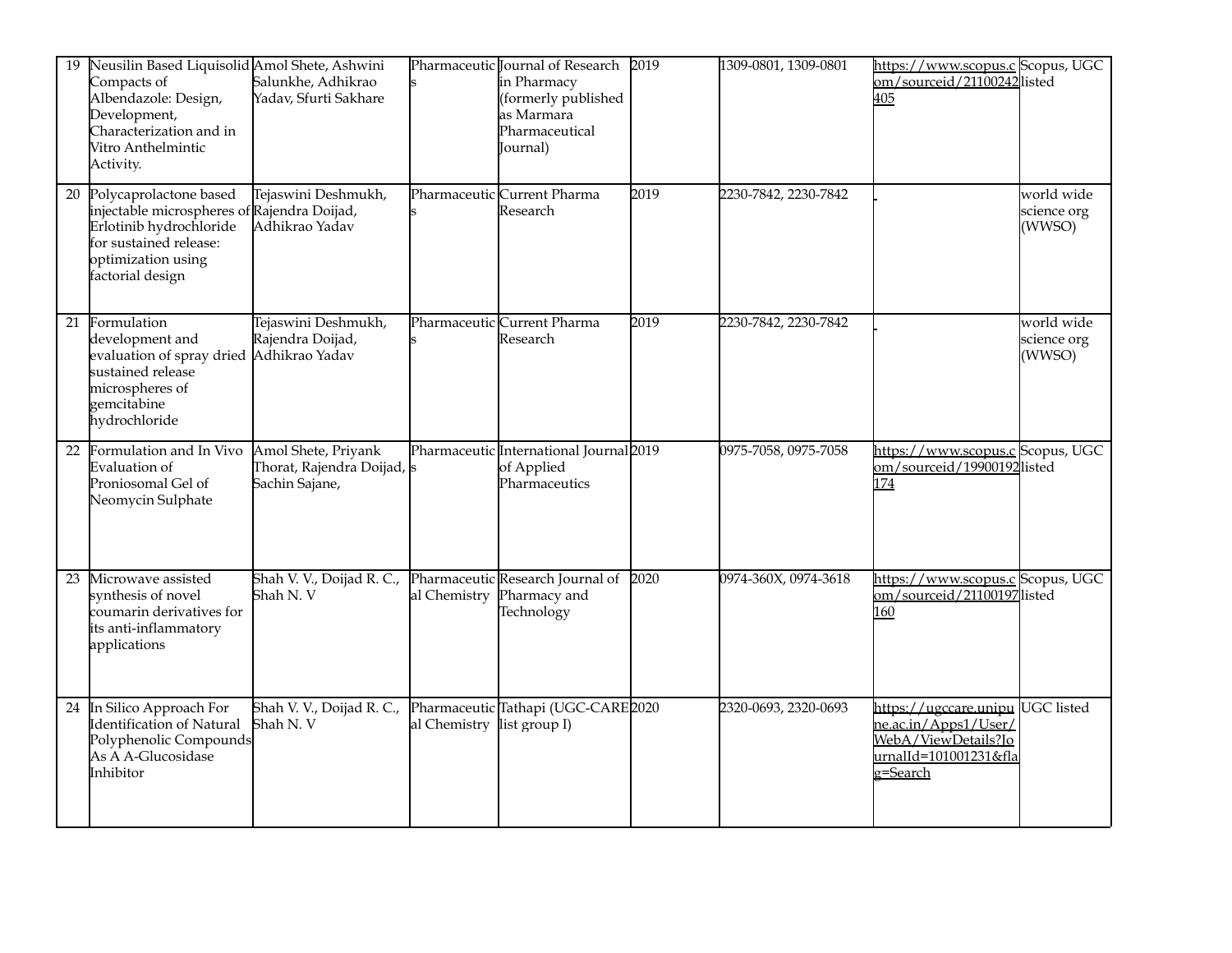| 25 | Isolation and<br>Quantification of Gallic<br>Acid from Eulophia<br>ochreata Lindl. by<br>HPTLC                                                                                                      | Akshada Amit Koparde, Pharmaceutic International Journal 2020<br>R. C. Doijad Anup Patil, al Chemistry of Research in<br>C. S. Magdum                                                                 |                       | Pharmaceutical<br><b>Sciences</b>                                        |      | 0975-8232, 2320-5148 | https://www.scopus.c Scopus, UGC<br>om/sourceid/19700175listed<br>778       |                                                 |
|----|-----------------------------------------------------------------------------------------------------------------------------------------------------------------------------------------------------|-------------------------------------------------------------------------------------------------------------------------------------------------------------------------------------------------------|-----------------------|--------------------------------------------------------------------------|------|----------------------|-----------------------------------------------------------------------------|-------------------------------------------------|
| 26 | Formulation and<br>evaluation of novel<br>piroxicam loaded nanogel<br>for arthritis                                                                                                                 | Pratiksha Jadhav, Veer<br>M.N, Doijad R.C                                                                                                                                                             | al Chemistry          | Pharmaceutic lournal of Critical<br>Reviews                              | 2020 | 2394-5125, 2394-5125 | https://www.scopus.c Scopus, UGC<br>om/sourceid/21100920listed<br>227       |                                                 |
| 27 | In-vitro evaluation of<br>anticonvulsant and<br>antioxidant activities of<br>leaves extract of Cassia<br>auricalata Linn.                                                                           | Pratiksha Jadhav, Veer<br>M.N, Doijad R.C                                                                                                                                                             | al Chemistry Remedies | Pharmaceutic Journal of Natural                                          | 2020 | 2320-3358, 0972-5547 | https://www.scopus.c Scopus, Web<br>om/sourceid/21100795 of Science,<br>043 | <b>UGC</b> listed                               |
| 28 | Design and development Bhosale RR,<br>эf<br>polymethylmethacrylate- Osmani RAM<br>grafted gellan gum<br>(PMMA-g-GG)-based<br>pH-sensitive novel drug<br>delivery system for<br>antidiabetic therapy | Gangadharappa HV,                                                                                                                                                                                     |                       | Pharmaceutic Drug Delivery and<br>Translational<br>Research              | 2020 | 2190-3948, 2190-393X | https://pubmed.ncbi.nPubMed,<br>lm.nih.gov/32441013/ Scopus, Web            | of Science,<br><b>UGC</b> listed                |
| 29 | Current Perspectives on<br>Therapies, Including<br>Drug Delivery Systems,<br>for Managing<br>Glioblastoma Multiforme Amruthesh; Bhosale,                                                            | Bhaskaran, Mahendran; Pharmaceutic ACS Chemical<br>Devegowda, Vishakante s<br>Gowda; Gupta, Vishal<br>Kumar; Shivachar,<br>Rohit Rajendra;<br>Arunachalam,<br>Muthuraman; Vaishnavi,<br>Thirumalaraju |                       | Neuroscience                                                             | 2020 | 1948-7193, 1948-7193 | https://pubmed.ncbi.nPubMed,<br>lm.nih.gov/32945654/                        | Scopus, Web<br>of Science,<br><b>UGC</b> listed |
| 30 | Injectable microspheres of Tejeswini Deshmukh,<br>erlotinib hydrochloride<br>for sustained drug release Adhikrao Yadav                                                                              | Doijad Rajendra,                                                                                                                                                                                      |                       | Pharmaceutic International Journal 2020<br>of Pharmaceutical<br>Research |      | 0975-2366, 0975-2366 | https://www.scopus.c Scopus,UGC<br>om/sourceid/19700174listed<br>645        |                                                 |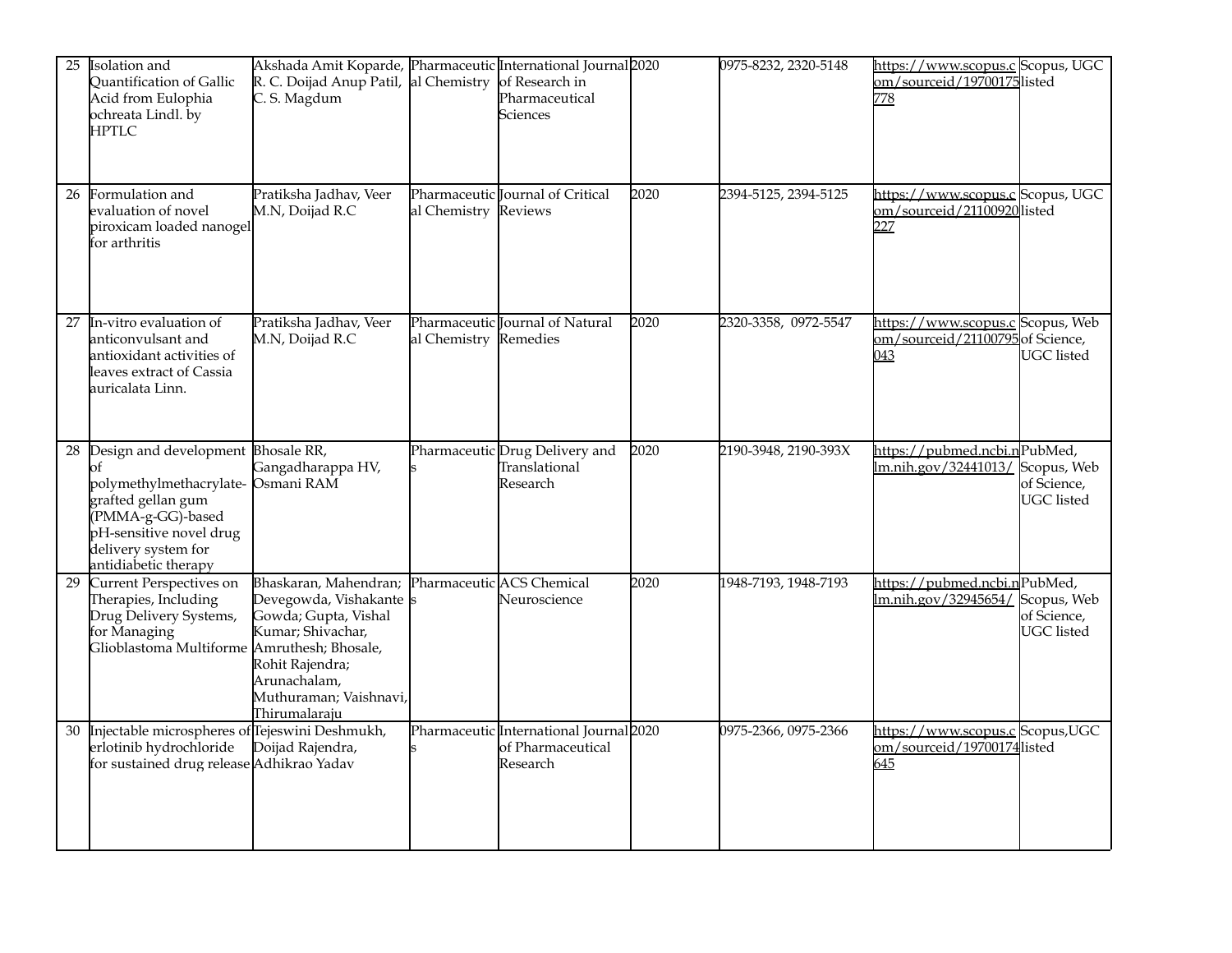| 31              | Renoprotective effect of<br>lycopene on renal<br>functional and<br>histopathological changes<br>in gentamycin induced<br>nephrotoxicity in rats                  | Anup A. Patil, Rajendra Pharmacolog Research Journal of<br>Doijad, Akshada<br>Koparde                                                                                                                                          |              | Pharmacy and<br>Technology                                                                                                                | 2020 | 0974-360X, 0974-3618 | https://www.scopus.c Scopus, UGC<br>om/sourceid/21100197listed<br>160 |        |
|-----------------|------------------------------------------------------------------------------------------------------------------------------------------------------------------|--------------------------------------------------------------------------------------------------------------------------------------------------------------------------------------------------------------------------------|--------------|-------------------------------------------------------------------------------------------------------------------------------------------|------|----------------------|-----------------------------------------------------------------------|--------|
|                 | 32 Liquid<br>characteristics, types ofet.al.<br>phases and applications<br>in drug delivery.                                                                     | CrystalsShete A.S, Doijad R.C                                                                                                                                                                                                  | Pharmaceutic | Pharmaceutical<br>chemistry journal<br>(Springer).<br>55, pages 106-118<br>(2021)<br><b>Impact factor</b><br>(Thomson Rutures)<br>$= 0.5$ | 2021 |                      | https://www.scopus.c Scopus<br>om/sourceid/21086                      |        |
| 33              | Studies on FormulationShete A.S (Coauthor)<br>Evaluation<br>and<br>0f<br>Eudragit RS PO Based<br>Nanoparticulate System<br>of Aceclofenac for Ocular<br>Delivery |                                                                                                                                                                                                                                | Pharmaceutic | Indian journal of<br>pharmaceutical<br>education and<br>research<br>Vol 55   Issue 1<br>[Suppl]   Jan-Mar,<br>2021                        | 2021 |                      | https://www.scopus.c Scopus<br>om/sourceid/1920015<br>6909            |        |
| $\overline{34}$ | Ghatti Gum-base Graft Abu, El-Sayed Khafagy,<br>Copolymer: A Plausible Hany<br>Platform<br>for<br>pH-controlled Delivery of<br>Antidiabetic Drugs                | Rohit R. Bhosale, Riyaz Pharmaceutic<br>Ali M. Osmani, Amr S. <sup>S</sup><br>H <sub>1</sub><br>Arab,<br>Devegowda V. Gowda,<br>Mohamed<br>Rahamathulla,<br>Umme<br>Adnan,<br>Hani,<br>Mohd<br>Hosahalli<br>V<br>Gangadharappa |              | <b>RSC</b><br>Advances,<br>2021(11):14871-148<br>82                                                                                       | 2021 |                      | https://www.scopus.c<br>om/sourceid/2110019<br>9840                   | Pubmed |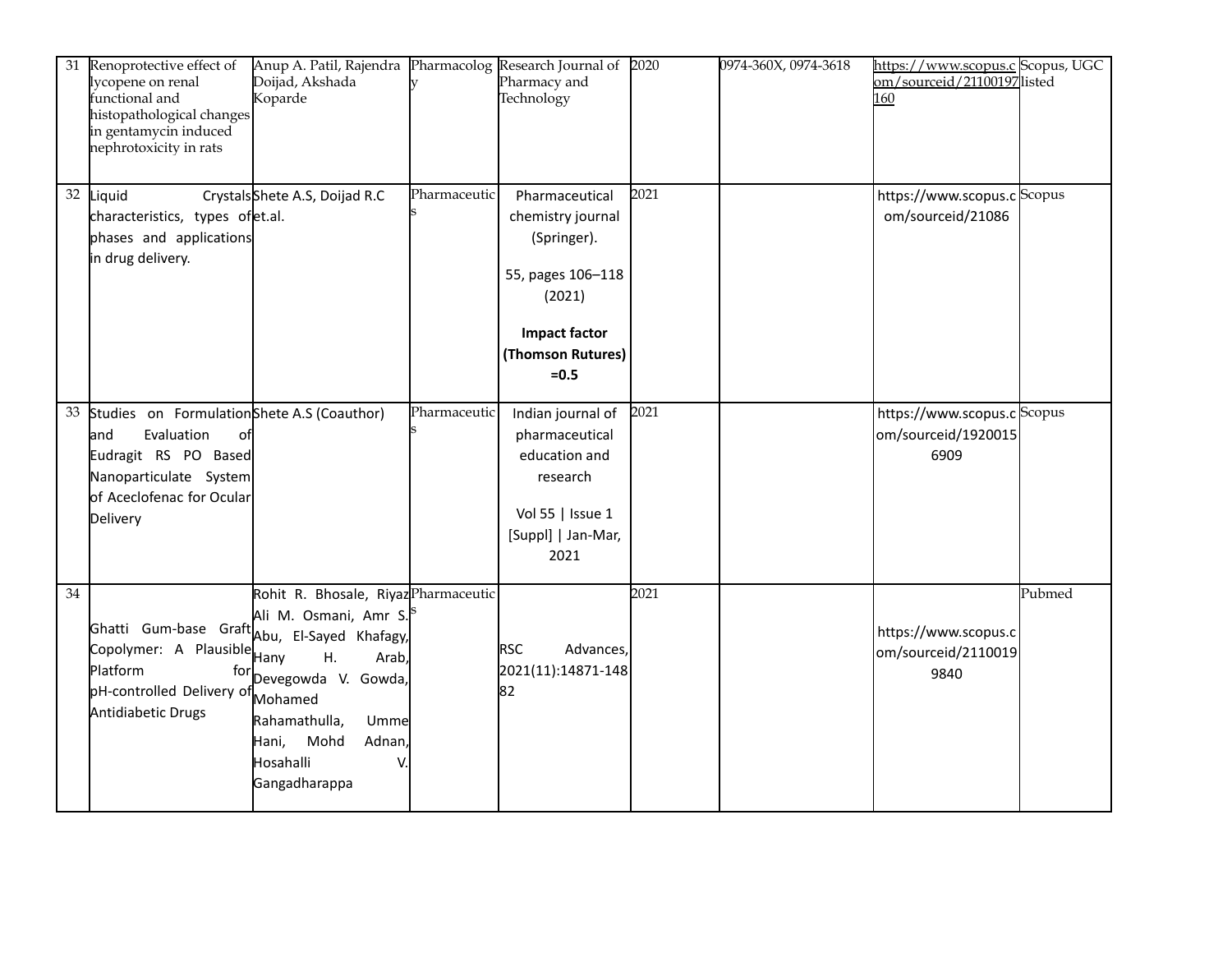| 35 | Isolation,<br>and characterisation of Doijad R C, Magdum C S,<br>alkaloids from Eulophia Anup Patil.<br>Lindl<br>ochreata<br>by<br><b>HPTLC</b> analysis | quantification Akshada Amit Koparde,                                                                                                                |                                 | Int. J. Res. Pharm.<br>Sci., 2020, 11(4),<br>7898-7906                              | 2020                              |                                                   | https://www.scopus.c<br>om/sourceid/1970017<br>5778                                                                                                                                                                                 | Scopus            |
|----|----------------------------------------------------------------------------------------------------------------------------------------------------------|-----------------------------------------------------------------------------------------------------------------------------------------------------|---------------------------------|-------------------------------------------------------------------------------------|-----------------------------------|---------------------------------------------------|-------------------------------------------------------------------------------------------------------------------------------------------------------------------------------------------------------------------------------------|-------------------|
| 36 | Synthesis of Coccinia<br>grandis (L) Voigt<br>extract's silver<br>Nanoparticals and<br>invitro antidiabetic<br>activity                                  | Yasmin H.Momin<br>Veerendra.C Yeligar                                                                                                               | cal<br>Chemistry                | PharmaceutilJournal of Applied August 2021<br>Pharmaceutical<br>Science             |                                   | 2231-3354                                         | https://www.scopu<br>s.com/sourceid/211<br>00236605                                                                                                                                                                                 | Scopus            |
| 37 | Formulation And<br>Evaluation of<br>Antimicrobial Herbal<br>Gel Containing Piper<br>betel Leaf Extract with<br>Aloe Vera.                                | Manisha N. Veer,<br>Pratiksha P. Jadhav,<br>Nitu Kasurde,<br>Rajendra Doijad                                                                        | Pharmaceuti<br>cal<br>chemistry | Advances in<br>Bioresearch                                                          | Vol 12 [4]<br>July 2021.<br>51-57 | Print ISSN 0976-4585;<br>Online ISSN<br>2277-1573 | https://mjl.clarivate Web of<br>.com:/search-results science<br><u>?issn=0976-4585&amp;hid</u><br>e exact match fl=tr<br>ue&utm_source=mil<br>&utm medium=shar<br>e-by-link&utm cam<br>paign=journal-profil<br>e-share-this-journal |                   |
| 38 | Anti-oxidant potentials<br>of the fruit of coccinia<br>grandis                                                                                           | Udugade sb*, jadhav<br>sa, doijad rc and<br>udugade bv                                                                                              | pharmaceuti<br>$\rm{c}\rm{s}$   | international<br>journal of biology,<br>pharmacy and<br>allied sciences<br>(ijbpas) | sept.2021                         | 2277-4998                                         | https://mil.clarivate<br>.com:/search-results<br>?issn=2277-4998&hid<br>e exact match fl=tr<br>ue&utm_source=mil<br>&utm_medium=shar<br>e-by-link&utm_cam<br>paign=journal-profil<br>e-share-this-journal                           | web of<br>science |
|    | 39 Pravin P Honmane<br>AkshayYadav<br>Rajendra C Doijad<br>Santosh K Singh                                                                               | Toxicological<br>Evaluation of using cal<br>Brine Shrimp Model & chemistry<br>Antimicrobial<br>Potential of<br>BarleriaPrionitis leaf<br>extract on |                                 | PharmaceutiSGVU Journal of July 2021<br>Pharmaceutical<br>research &<br>education   |                                   | 2456-4508                                         |                                                                                                                                                                                                                                     | Non<br>indexed    |